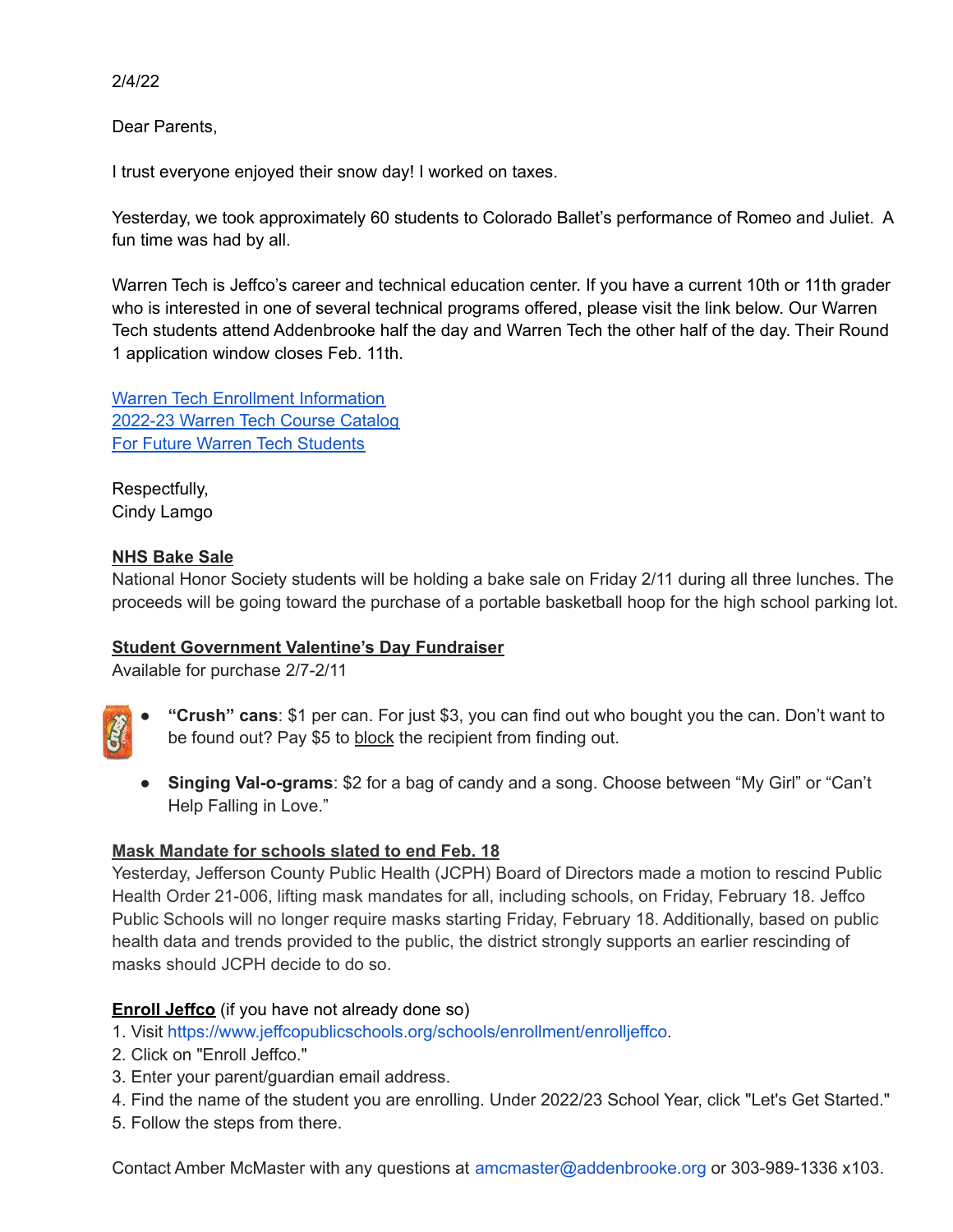#### **Message from Dr. Tronchin**

Dr. T is really looking forward to reading and seeing the research and creative projects on daily life in the Middle Ages! Students are creating a character who lived in a specific location in Europe, sometime between the years 1000-1400, and who observes a significant historical event. Through a biography, diary entries, and a visual aid, students will apply some creativity to their historical research. Dr. T permits historically-accurate medieval food as a visual aid!

**Yearbooks are for Sale!!** Please see the attachment (pg.3) for details.

#### **Upcoming Calendar of Events:**

Friday, Feb. 11 Start of MCR #3 *A Woman's Place in Science,* 1935, Amelia Earhart

Monday, Feb. 14 Colorado Mesa University visit

Wednesday, Feb. 16 DCPA- *Rattlesnake Kate*

Monday, Feb. 18- 21 No school

Wednesday, Feb. 23 DCPA- *Who's Afraid of Virginia Woolf*

#### **Important Dates**

March 15-16 Parent/Teacher Conferences These will be held in-person only from 4 p.m. to 8 p.m. both days.

March 17, 20th Century Choir Concert, Southwest Community Church, 6:30 p.m.

March 21-25 Spring Break

April 13 SAT (Only 11th graders attend this day - 9th, 10th and 12th graders are excused)

April 14 PSAT 9 from 8:00-11:15 a.m. (9th graders only) PSAT 10 from 11:30-3:00 (10th graders only)

April 23 from 8:00-11:00 p.m. Prom

April 25 - April 30 D.C. Trip, Amber McMaster chaperone April 28 - May 3 Grand Canyon Trip, Kari Michelsen and Kami Shaw chaperones

May 2-10 Senior Capstone Presentations

May 5 Choir and Orchestra Spring Concert

May 20 Graduation